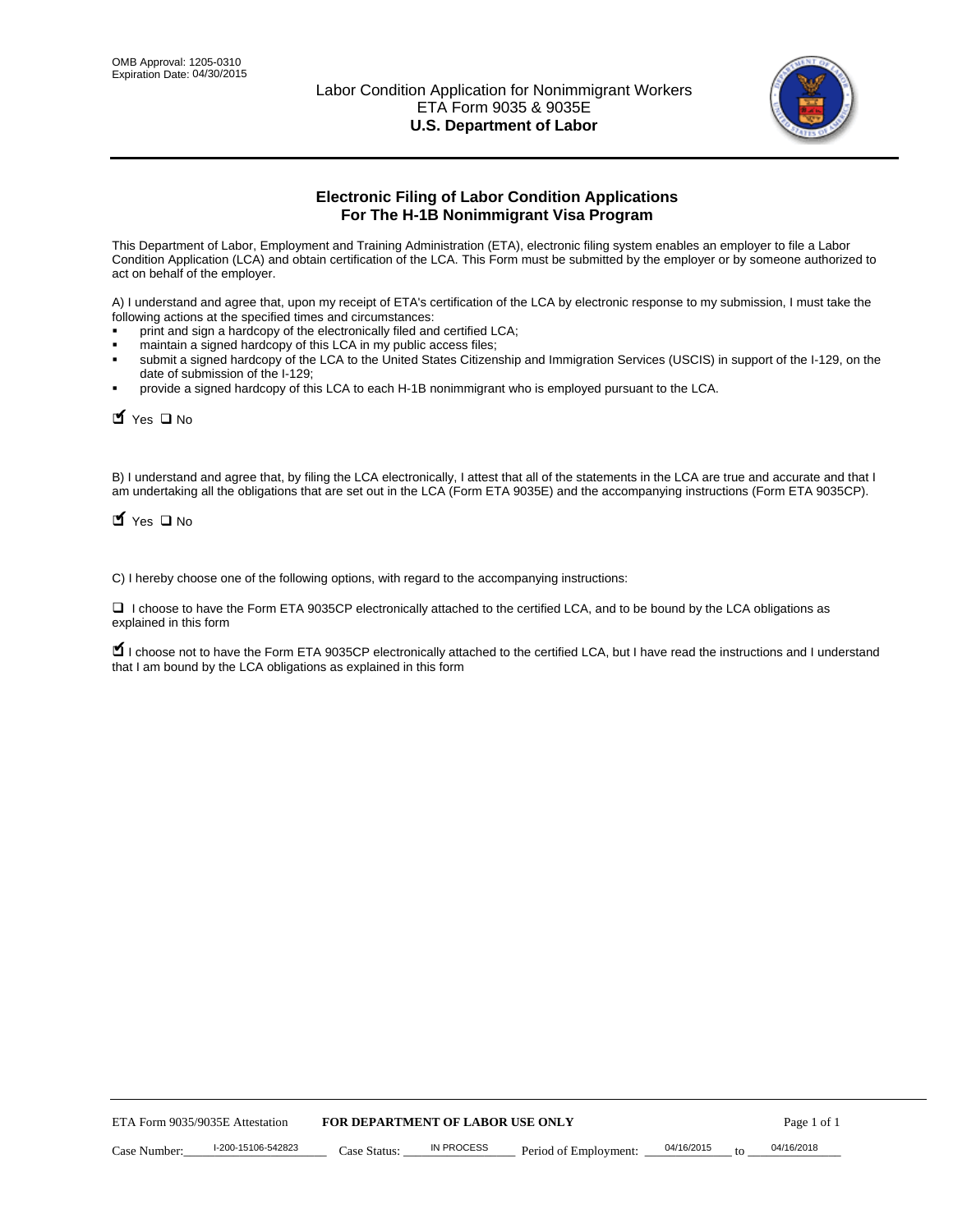# Labor Condition Application for Nonimmigrant Workers ETA Form 9035 & 9035E **U.S. Department of Labor**



*Please read and review the filing instructions carefully before completing the ETA Form 9035 or 9035E. A copy of the instructions can be found at http://www.foreignlaborcert.doleta.gov/. In accordance with Federal Regulations at 20 CFR 655.730(b), incomplete or obviously inaccurate Labor Condition Applications (LCAs) will not be certified by the Department of Labor. If the employer has received permission from the Administrator of the Office of Foreign Labor Certification to submit this form non-electronically, ALL required fields/items containing an asterisk ( \* ) must be completed as well as any fields/items where a response is conditional as indicated by the section ( § ) symbol.* 

# **A. Employment-Based Nonimmigrant Visa Information**

1. Indicate the type of visa classification supported by this application *(Write classification symbol)*: \*

# **B. Temporary Need Information**

| 1. Indicate the type of visa classification supported by this application (Write classification symbol): *                                                              |                                                                        |                                      |                                              | $H-1B$                         |
|-------------------------------------------------------------------------------------------------------------------------------------------------------------------------|------------------------------------------------------------------------|--------------------------------------|----------------------------------------------|--------------------------------|
| <b>B. Temporary Need Information</b>                                                                                                                                    |                                                                        |                                      |                                              |                                |
| 1. Job Title *<br>PROGRAMMER/ANALYST                                                                                                                                    |                                                                        |                                      |                                              |                                |
| 2. SOC (ONET/OES) code *                                                                                                                                                | 3. SOC (ONET/OES) occupation title *                                   |                                      |                                              |                                |
| 15-1131                                                                                                                                                                 | <b>COMPUTER PROGRAMMERS</b>                                            |                                      |                                              |                                |
| 4. Is this a full-time position? *                                                                                                                                      |                                                                        |                                      | <b>Period of Intended Employment</b>         |                                |
| $\blacksquare$ Yes<br>$\square$ No                                                                                                                                      | 5. Begin Date *<br>(mm/dd/yyyy)                                        | 04/16/2015                           | 6. End Date *<br>(mm/dd/yyyy)                | 04/16/2018                     |
| 7. Worker positions needed/basis for the visa classification supported by this application                                                                              |                                                                        |                                      |                                              |                                |
| Total Worker Positions Being Requested for Certification *<br>1                                                                                                         |                                                                        |                                      |                                              |                                |
| Basis for the visa classification supported by this application<br>(indicate the total workers in each applicable category based on the total workers identified above) |                                                                        |                                      |                                              |                                |
| 0<br>a. New employment *                                                                                                                                                |                                                                        | 0                                    |                                              | d. New concurrent employment * |
| b. Continuation of previously approved employment *<br>without change with the same employer                                                                            |                                                                        | 0                                    | e. Change in employer *                      |                                |
| 0<br>c. Change in previously approved employment *                                                                                                                      |                                                                        | 0                                    | f. Amended petition *                        |                                |
| C. Employer Information                                                                                                                                                 |                                                                        |                                      |                                              |                                |
| 1. Legal business name *<br>MARLABS, INC.                                                                                                                               |                                                                        |                                      |                                              |                                |
| 2. Trade name/Doing Business As (DBA), if applicable                                                                                                                    | <b>NA</b>                                                              |                                      |                                              |                                |
| 3. Address 1 *<br>1 CORPORATE PLACE SOUTH FL3                                                                                                                           |                                                                        |                                      |                                              |                                |
| 4. Address 2<br>NA.                                                                                                                                                     |                                                                        |                                      |                                              |                                |
| 5. City $*$<br><b>PISCATAWAY</b>                                                                                                                                        |                                                                        | $\overline{6. \text{ State}}^*_{NJ}$ |                                              | 7. Postal code *<br>08854      |
| 8. Country *<br>UNITED STATES OF AMERICA                                                                                                                                |                                                                        | 9. Province<br><b>NA</b>             |                                              |                                |
| 10. Telephone number * 7326941000                                                                                                                                       |                                                                        | 11. Extension $N/A$                  |                                              |                                |
| 12. Federal Employer Identification Number (FEIN from IRS) *<br>541816287                                                                                               |                                                                        | 541511                               | 13. NAICS code (must be at least 4-digits) * |                                |
| ETA Form 9035/9035E<br>I-200-15106-542823<br>Case Number:                                                                                                               | <b>FOR DEPARTMENT OF LABOR USE ONLY</b><br>IN PROCESS<br>$Case$ Statue | Period of Employment:                | 04/16/2015                                   | Page 1 of 5<br>04/16/2018      |

# **C. Employer Information**

| 1. Legal business name *<br>MARLABS, INC.                    |                                              |                           |  |
|--------------------------------------------------------------|----------------------------------------------|---------------------------|--|
| 2. Trade name/Doing Business As (DBA), if applicable NA      |                                              |                           |  |
| 3. Address 1 *<br>1 CORPORATE PLACE SOUTH FL3                |                                              |                           |  |
| 4. Address 2<br><b>NA</b>                                    |                                              |                           |  |
| 5. City *<br>PISCATAWAY                                      | 6. State *<br>NJ                             | 7. Postal code *<br>08854 |  |
| 8. Country *                                                 | 9. Province                                  |                           |  |
| UNITED STATES OF AMERICA                                     | NA.                                          |                           |  |
| 10. Telephone number *<br>7326941000                         | 11. Extension<br>N/A                         |                           |  |
| 12. Federal Employer Identification Number (FEIN from IRS) * | 13. NAICS code (must be at least 4-digits) * |                           |  |
| 541816287                                                    | 541511                                       |                           |  |

# ETA Form 9035/9035E **FOR DEPARTMENT OF LABOR USE ONLY** Page 1 of 5<br>Case Number: 1-200-15106-542823 Case Status: IN PROCESS Period of Employment: 04/16/2015 to 04/16/2018

Case Number:  $\frac{1-200-15106-542823}{20}$  Case Status:  $\frac{1}{2}$  IN PROCESS Period of Employment:  $\frac{04/16/2015}{20}$  to  $\frac{0.04/16/2018}{20}$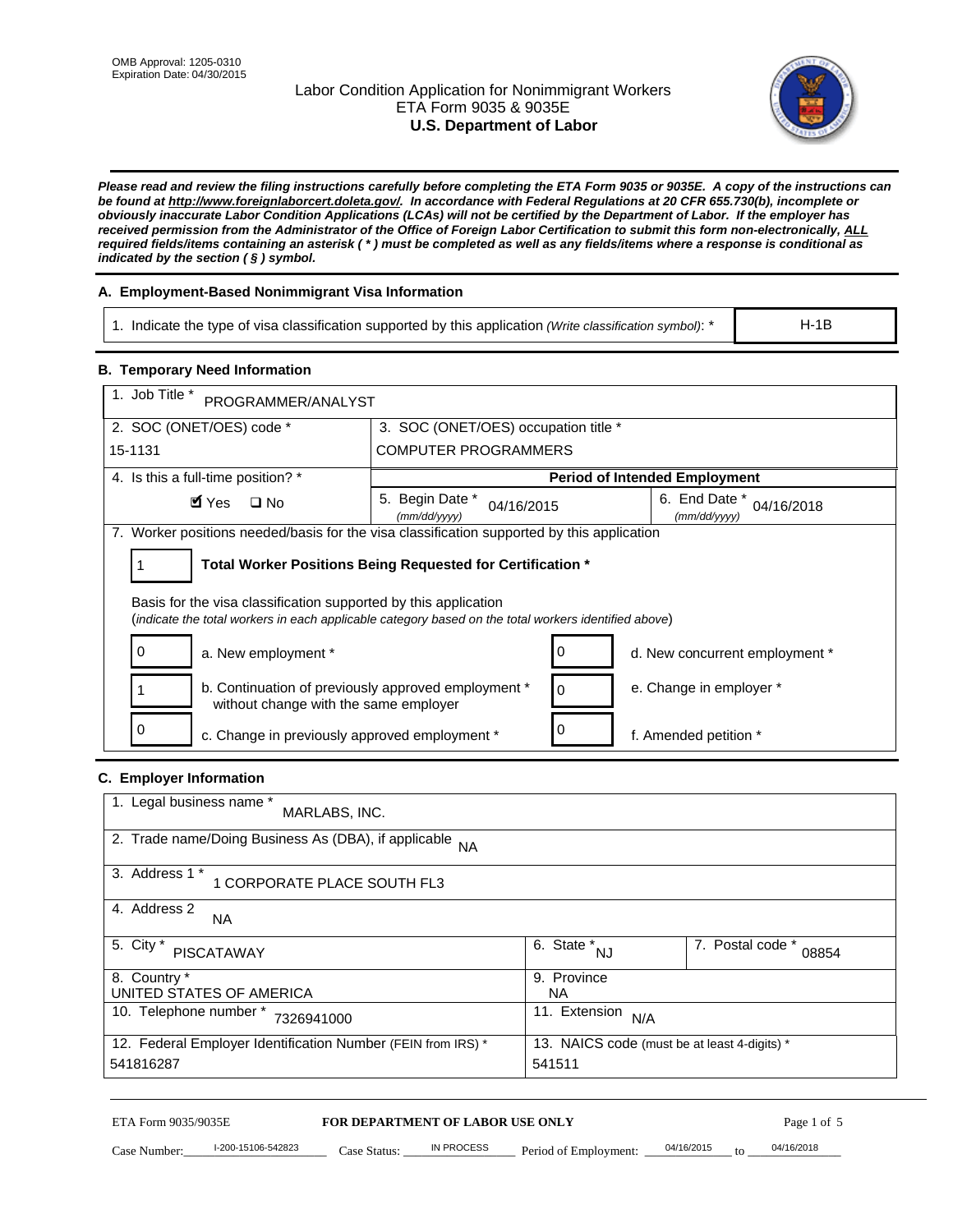

# **D. Employer Point of Contact Information**

**Important Note**: The information contained in this Section must be that of an employee of the employer who is authorized to act on behalf of the employer in labor certification matters. The information in this Section must be different from the agent or attorney information listed in Section E, unless the attorney is an employee of the employer.

| 1. Contact's last (family) name *                  | 2. First (given) name *          |                           | 3. Middle name(s) * |  |  |
|----------------------------------------------------|----------------------------------|---------------------------|---------------------|--|--|
| <b>VIDYADHARAN</b>                                 | <b>SANJAY</b>                    |                           | <b>NA</b>           |  |  |
| 4. Contact's job title *<br><b>GENERAL COUNSEL</b> |                                  |                           |                     |  |  |
| 5. Address 1 *<br>ONE CORPORATE PLACE SOUTH FL3    |                                  |                           |                     |  |  |
| 6. Address 2<br>N/A                                |                                  |                           |                     |  |  |
| 7. City $*$<br><b>PISCATAWAY</b>                   | $\overline{8}$ . State $*$<br>NJ | 9. Postal code *<br>08854 |                     |  |  |
| 10. Country *<br>UNITED STATES OF AMERICA          | 11. Province<br>ΝA               |                           |                     |  |  |
| Extension<br>12. Telephone number *<br>13.         |                                  | 14. E-Mail address        |                     |  |  |
| 4326941000<br>1600                                 |                                  | SANJAY@MARLABS.COM        |                     |  |  |

# **E. Attorney or Agent Information (If applicable)**

| VIDYADHARAN                                                                                                                                         | SANJAY                           |                                                                                       |                                          | <b>NA</b>        |                              |             |
|-----------------------------------------------------------------------------------------------------------------------------------------------------|----------------------------------|---------------------------------------------------------------------------------------|------------------------------------------|------------------|------------------------------|-------------|
| 4. Contact's job title * GENERAL COUNSEL                                                                                                            |                                  |                                                                                       |                                          |                  |                              |             |
| 5. Address 1 * ONE CORPORATE PLACE SOUTH FL3                                                                                                        |                                  |                                                                                       |                                          |                  |                              |             |
| 6. Address 2<br>N/A                                                                                                                                 |                                  |                                                                                       |                                          |                  |                              |             |
| 7. City * PISCATAWAY                                                                                                                                |                                  |                                                                                       | 8. State $*_{NJ}$                        | 9. Postal code * | 08854                        |             |
| 10. Country *<br>UNITED STATES OF AMERICA                                                                                                           |                                  | 11. Province<br><b>NA</b>                                                             |                                          |                  |                              |             |
| 12. Telephone number *<br>4326941000                                                                                                                | 13. Extension<br>1600            |                                                                                       | 14. E-Mail address<br>SANJAY@MARLABS.COM |                  |                              |             |
| E. Attorney or Agent Information (If applicable)                                                                                                    |                                  |                                                                                       |                                          |                  |                              |             |
| 1. Is the employer represented by an attorney or agent in the filing of this application? *<br>If "Yes", complete the remainder of Section E below. |                                  |                                                                                       |                                          |                  | $\Box$ Yes                   | <b>A</b> No |
| 2. Attorney or Agent's last (family) name §                                                                                                         | 3. First (given) name §          |                                                                                       |                                          |                  | 4. Middle name(s) $\sqrt{s}$ |             |
| N/A                                                                                                                                                 | N/A                              |                                                                                       |                                          | N/A              |                              |             |
| 5. Address 1 $\frac{1}{9}$ N/A                                                                                                                      |                                  |                                                                                       |                                          |                  |                              |             |
| 6. Address 2<br>N/A                                                                                                                                 |                                  |                                                                                       |                                          |                  |                              |             |
| 7. City §<br>N/A                                                                                                                                    |                                  | 8. State §<br>N/A                                                                     |                                          |                  | 9. Postal code §             |             |
| 10. Country §<br>N/A                                                                                                                                |                                  | 11. Province<br>N/A                                                                   |                                          |                  |                              |             |
| 12. Telephone number §                                                                                                                              | 13. Extension                    | 14. E-Mail address                                                                    |                                          |                  |                              |             |
| N/A                                                                                                                                                 | N/A                              | N/A                                                                                   |                                          |                  |                              |             |
| 15. Law firm/Business name §                                                                                                                        |                                  |                                                                                       | 16. Law firm/Business FEIN §             |                  |                              |             |
| N/A                                                                                                                                                 |                                  | N/A                                                                                   |                                          |                  |                              |             |
| 17. State Bar number (only if attorney) §                                                                                                           |                                  | 18. State of highest court where attorney is in good<br>standing (only if attorney) § |                                          |                  |                              |             |
| N/A                                                                                                                                                 |                                  | N/A                                                                                   |                                          |                  |                              |             |
| 19. Name of the highest court where attorney is in good standing (only if attorney) §                                                               |                                  |                                                                                       |                                          |                  |                              |             |
| N/A                                                                                                                                                 |                                  |                                                                                       |                                          |                  |                              |             |
|                                                                                                                                                     |                                  |                                                                                       |                                          |                  |                              |             |
|                                                                                                                                                     |                                  |                                                                                       |                                          |                  |                              |             |
|                                                                                                                                                     |                                  |                                                                                       |                                          |                  |                              |             |
|                                                                                                                                                     |                                  |                                                                                       |                                          |                  |                              |             |
|                                                                                                                                                     |                                  |                                                                                       |                                          |                  |                              |             |
|                                                                                                                                                     |                                  |                                                                                       |                                          |                  |                              |             |
|                                                                                                                                                     |                                  |                                                                                       |                                          |                  |                              |             |
| ETA Form 9035/9035E                                                                                                                                 | FOR DEPARTMENT OF LABOR USE ONLY |                                                                                       |                                          |                  | Page 2 of 5                  |             |
| I-200-15106-542823                                                                                                                                  | <b>IN PROCESS</b>                |                                                                                       |                                          | 04/16/2015       | 04/16/2018                   |             |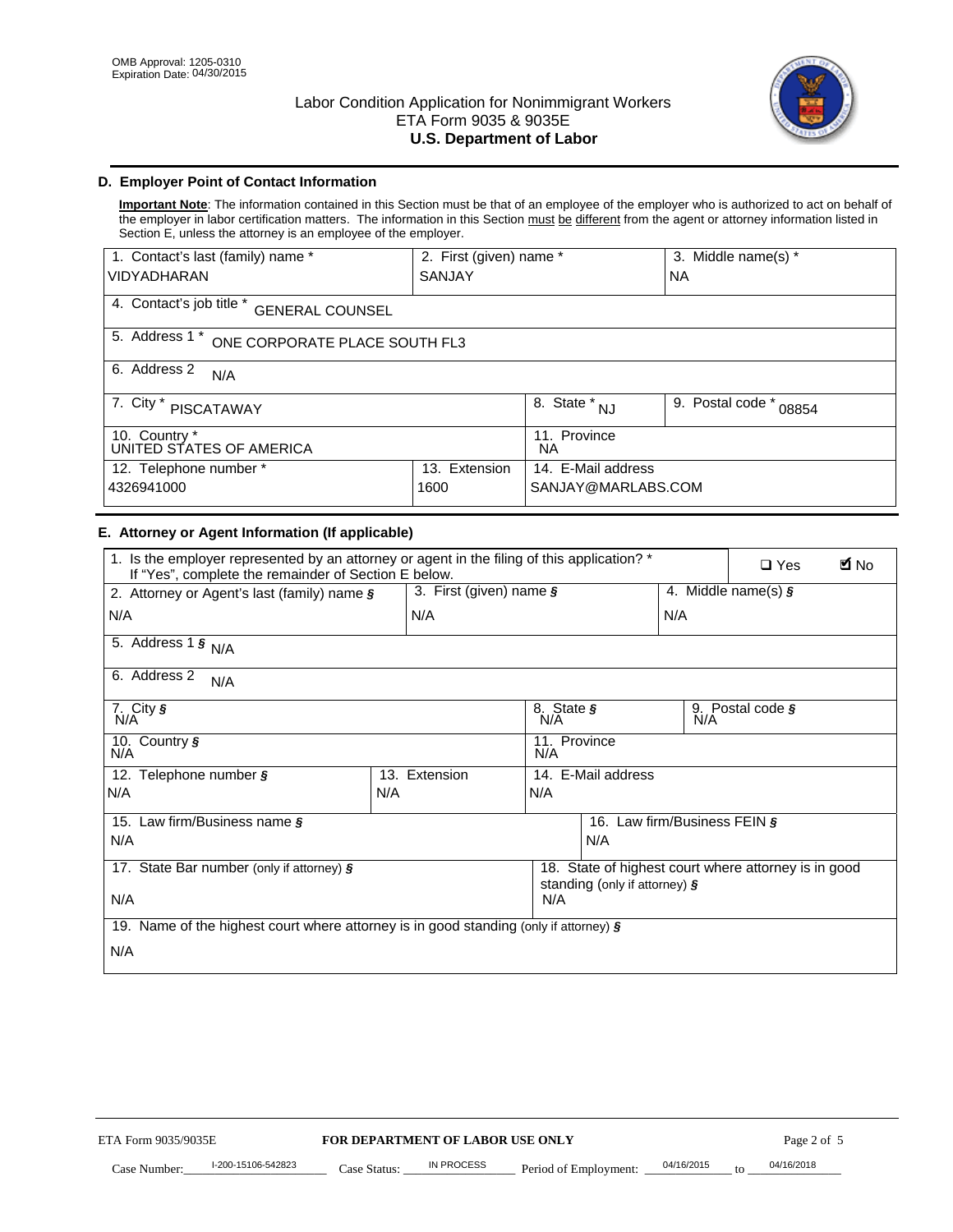# Labor Condition Application for Nonimmigrant Workers ETA Form 9035 & 9035E **U.S. Department of Labor**



| F. Rate of Pay          |        |                                           |        |
|-------------------------|--------|-------------------------------------------|--------|
| 1. Wage Rate (Required) |        | 2. Per: (Choose only one) *               |        |
| 66400.00<br>From: \$    | $\ast$ |                                           |        |
| N/A<br>To: S            |        | □ Week □ Bi-Weekly □ Month<br>$\Box$ Hour | ■ Year |

### **G. Employment and Prevailing Wage Information**

#### *a. Place of Employment 1*

|     | From: \$                                                                                                                                                                                                                                                                                                                                                                                                                                                                                                                                                                                                                                                                                                                                                               | 66400.00<br>$\ast$                                                                                                                                                                                                                                                                                                                                                                                                                                                                                                                                                                                                                                                                                                                |             | $\Box$ Hour | $\Box$ Week           | □ Bi-Weekly                                             |              | $\Box$ Month | $\blacksquare$ Year |
|-----|------------------------------------------------------------------------------------------------------------------------------------------------------------------------------------------------------------------------------------------------------------------------------------------------------------------------------------------------------------------------------------------------------------------------------------------------------------------------------------------------------------------------------------------------------------------------------------------------------------------------------------------------------------------------------------------------------------------------------------------------------------------------|-----------------------------------------------------------------------------------------------------------------------------------------------------------------------------------------------------------------------------------------------------------------------------------------------------------------------------------------------------------------------------------------------------------------------------------------------------------------------------------------------------------------------------------------------------------------------------------------------------------------------------------------------------------------------------------------------------------------------------------|-------------|-------------|-----------------------|---------------------------------------------------------|--------------|--------------|---------------------|
|     | To: $$$                                                                                                                                                                                                                                                                                                                                                                                                                                                                                                                                                                                                                                                                                                                                                                | N/A                                                                                                                                                                                                                                                                                                                                                                                                                                                                                                                                                                                                                                                                                                                               |             |             |                       |                                                         |              |              |                     |
|     | G. Employment and Prevailing Wage Information<br>Important Note: It is important for the employer to define the place of intended employment with as much geographic specificity as possible<br>The place of employment address listed below must be a physical location and cannot be a P.O. Box. The employer may use this section<br>to identify up to three (3) physical locations and corresponding prevailing wages covering each location where work will be performed and<br>the electronic system will accept up to 3 physical locations and prevailing wage information. If the employer has received approval from the<br>Department of Labor to submit this form non-electronically and the work is expected to be performed in more than one location, an |                                                                                                                                                                                                                                                                                                                                                                                                                                                                                                                                                                                                                                                                                                                                   |             |             |                       |                                                         |              |              |                     |
|     | attachment must be submitted in order to complete this section.<br>a. Place of Employment 1                                                                                                                                                                                                                                                                                                                                                                                                                                                                                                                                                                                                                                                                            |                                                                                                                                                                                                                                                                                                                                                                                                                                                                                                                                                                                                                                                                                                                                   |             |             |                       |                                                         |              |              |                     |
|     | 1. Address 1 *<br>2919 ALLEN PARKWAY,                                                                                                                                                                                                                                                                                                                                                                                                                                                                                                                                                                                                                                                                                                                                  |                                                                                                                                                                                                                                                                                                                                                                                                                                                                                                                                                                                                                                                                                                                                   |             |             |                       |                                                         |              |              |                     |
|     | 2. Address 2                                                                                                                                                                                                                                                                                                                                                                                                                                                                                                                                                                                                                                                                                                                                                           |                                                                                                                                                                                                                                                                                                                                                                                                                                                                                                                                                                                                                                                                                                                                   |             |             |                       |                                                         |              |              |                     |
|     | 3. City $*$<br><b>HOUSTON</b><br>5. State/District/Territory *                                                                                                                                                                                                                                                                                                                                                                                                                                                                                                                                                                                                                                                                                                         |                                                                                                                                                                                                                                                                                                                                                                                                                                                                                                                                                                                                                                                                                                                                   |             |             |                       | 4. County *<br><b>HARRIS COUNTY</b><br>6. Postal code * |              |              |                     |
|     | ТX                                                                                                                                                                                                                                                                                                                                                                                                                                                                                                                                                                                                                                                                                                                                                                     |                                                                                                                                                                                                                                                                                                                                                                                                                                                                                                                                                                                                                                                                                                                                   |             |             |                       | 77019                                                   |              |              |                     |
|     |                                                                                                                                                                                                                                                                                                                                                                                                                                                                                                                                                                                                                                                                                                                                                                        | Prevailing Wage Information (corresponding to the place of employment location listed above)                                                                                                                                                                                                                                                                                                                                                                                                                                                                                                                                                                                                                                      |             |             |                       |                                                         |              |              |                     |
| N/A | 7. Agency which issued prevailing wage §                                                                                                                                                                                                                                                                                                                                                                                                                                                                                                                                                                                                                                                                                                                               |                                                                                                                                                                                                                                                                                                                                                                                                                                                                                                                                                                                                                                                                                                                                   |             | N/A         |                       | 7a. Prevailing wage tracking number (if applicable) §   |              |              |                     |
|     | 8. Wage level *<br>$\Box$                                                                                                                                                                                                                                                                                                                                                                                                                                                                                                                                                                                                                                                                                                                                              | <b>M</b><br>$\Box$<br>III                                                                                                                                                                                                                                                                                                                                                                                                                                                                                                                                                                                                                                                                                                         | $\Box$ IV   | $\Box$ N/A  |                       |                                                         |              |              |                     |
|     | 9. Prevailing wage *<br>\$                                                                                                                                                                                                                                                                                                                                                                                                                                                                                                                                                                                                                                                                                                                                             | 10. Per: (Choose only one) *<br>66394.00                                                                                                                                                                                                                                                                                                                                                                                                                                                                                                                                                                                                                                                                                          | $\Box$ Hour |             | $\square$ Week        | □ Bi-Weekly                                             | $\Box$ Month |              | ■ Year              |
|     | 11. Prevailing wage source (Choose only one) *                                                                                                                                                                                                                                                                                                                                                                                                                                                                                                                                                                                                                                                                                                                         | <b>¤</b> OES<br><b>CBA</b>                                                                                                                                                                                                                                                                                                                                                                                                                                                                                                                                                                                                                                                                                                        | $\Box$      | <b>DBA</b>  | □ SCA                 |                                                         | Other        |              |                     |
|     | 11a. Year source published *                                                                                                                                                                                                                                                                                                                                                                                                                                                                                                                                                                                                                                                                                                                                           | 11b. If "OES", and SWA/NPC did not issue prevailing wage OR "Other" in question 11,<br>specify source $\boldsymbol{\S}$                                                                                                                                                                                                                                                                                                                                                                                                                                                                                                                                                                                                           |             |             |                       |                                                         |              |              |                     |
|     | 2014                                                                                                                                                                                                                                                                                                                                                                                                                                                                                                                                                                                                                                                                                                                                                                   | OFLC ONLINE DATA CENTER                                                                                                                                                                                                                                                                                                                                                                                                                                                                                                                                                                                                                                                                                                           |             |             |                       |                                                         |              |              |                     |
|     | H. Employer Labor Condition Statements                                                                                                                                                                                                                                                                                                                                                                                                                                                                                                                                                                                                                                                                                                                                 |                                                                                                                                                                                                                                                                                                                                                                                                                                                                                                                                                                                                                                                                                                                                   |             |             |                       |                                                         |              |              |                     |
|     | I Important Note: In order for your application to be processed, you MUST read Section H of the Labor Condition Application – General<br>Instructions Form ETA 9035CP under the heading "Employer Labor Condition Statements" and agree to all four (4) labor condition statements<br>summarized below:<br>(2)<br>workers similarly employed.<br>(3)<br>employment.<br>(4)<br>1. I have read and agree to Labor Condition Statements 1, 2, 3, and 4 above and as fully explained in Section H<br>of the Labor Condition Application - General Instructions - Form ETA 9035CP. *                                                                                                                                                                                        | (1) Wages: Pay nonimmigrants at least the local prevailing wage or the employer's actual wage, whichever is higher, and pay for non-<br>productive time. Offer nonimmigrants benefits on the same basis as offered to U.S. workers.<br>Working Conditions: Provide working conditions for nonimmigrants which will not adversely affect the working conditions of<br>Strike, Lockout, or Work Stoppage: There is no strike, lockout, or work stoppage in the named occupation at the place of<br>Notice: Notice to union or to workers has been or will be provided in the named occupation at the place of employment. A copy of<br>this form will be provided to each nonimmigrant worker employed pursuant to the application. |             |             |                       |                                                         |              | <b>Ø</b> Yes | $\square$ No        |
|     | ETA Form 9035/9035E                                                                                                                                                                                                                                                                                                                                                                                                                                                                                                                                                                                                                                                                                                                                                    | <b>FOR DEPARTMENT OF LABOR USE ONLY</b>                                                                                                                                                                                                                                                                                                                                                                                                                                                                                                                                                                                                                                                                                           |             |             |                       |                                                         |              | Page 3 of 5  |                     |
|     | I-200-15106-542823<br>Case Number:                                                                                                                                                                                                                                                                                                                                                                                                                                                                                                                                                                                                                                                                                                                                     | <b>IN PROCESS</b><br>Case Status:                                                                                                                                                                                                                                                                                                                                                                                                                                                                                                                                                                                                                                                                                                 |             |             | Period of Employment: | 04/16/2015                                              |              | 04/16/2018   |                     |

#### **H. Employer Labor Condition Statements**

- (1) **Wages:** Pay nonimmigrants at least the local prevailing wage or the employer's actual wage, whichever is higher, and pay for nonproductive time. Offer nonimmigrants benefits on the same basis as offered to U.S. workers.
- (2) **Working Conditions:** Provide working conditions for nonimmigrants which will not adversely affect the working conditions of workers similarly employed.
- (3) **Strike, Lockout, or Work Stoppage:** There is no strike, lockout, or work stoppage in the named occupation at the place of employment.
- (4) **Notice:** Notice to union or to workers has been or will be provided in the named occupation at the place of employment. A copy of this form will be provided to each nonimmigrant worker employed pursuant to the application.

| 1. I have read and agree to Labor Condition Statements 1, 2, 3, and 4 above and as fully explained in Section H | $\blacksquare$ Yes $\square$ No |  |
|-----------------------------------------------------------------------------------------------------------------|---------------------------------|--|
| of the Labor Condition Application – General Instructions – Form ETA 9035CP. *                                  |                                 |  |

| ETA Form 9035/9035E |                    | <b>FOR DEPARTMENT OF LABOR USE ONLY</b> |            |                                    |  | Page 3 of 5     |            |  |
|---------------------|--------------------|-----------------------------------------|------------|------------------------------------|--|-----------------|------------|--|
| Case Number:        | I-200-15106-542823 | Case Status:                            | IN PROCESS | Period of Employment: _ 04/16/2015 |  | $\overline{10}$ | 04/16/2018 |  |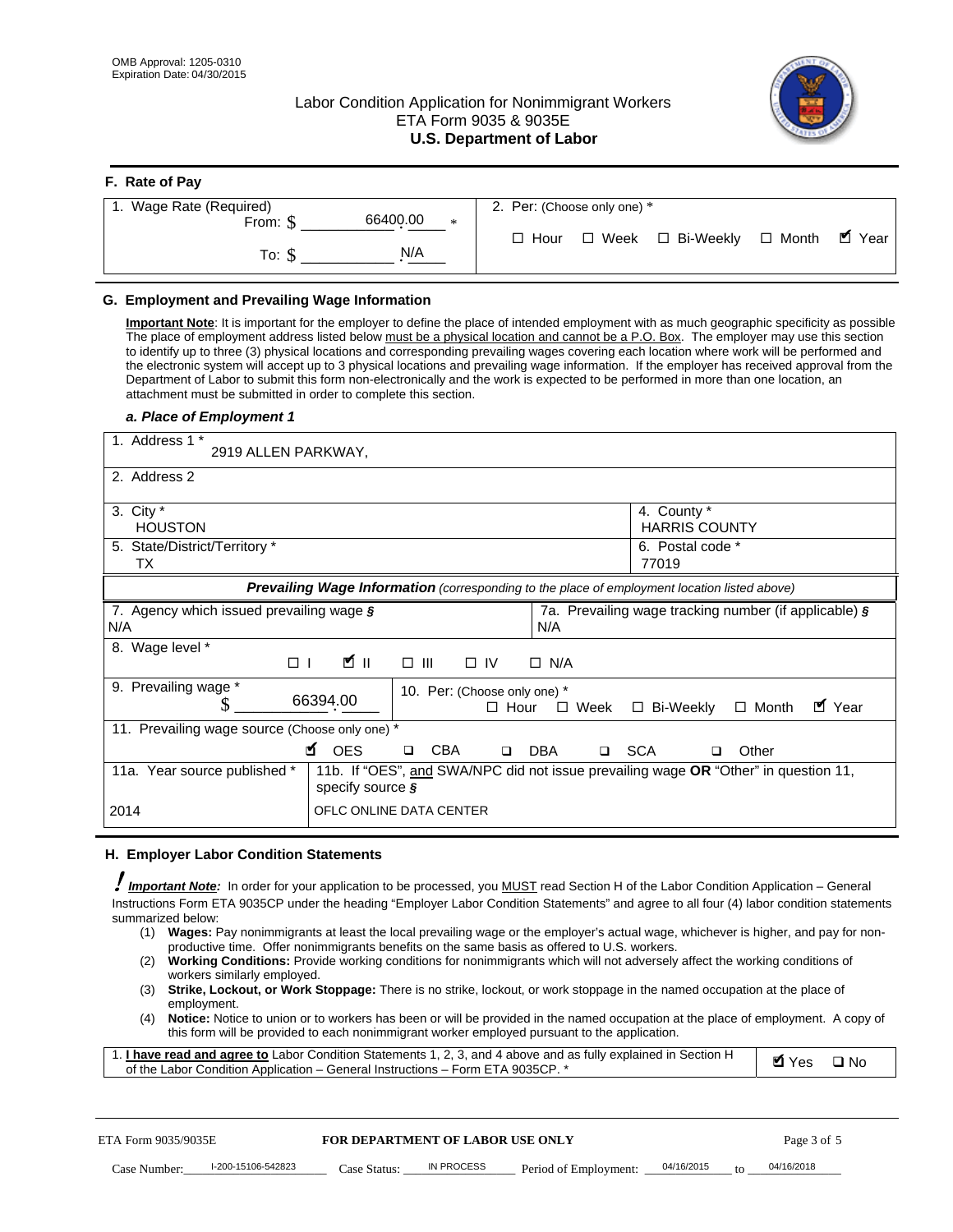

#### **I. Additional Employer Labor Condition Statements – H-1B Employers ONLY**

!**Important Note***:* In order for your H-1B application to be processed, you MUST read Section I – Subsection 1 of the Labor Condition Application – General Instructions Form ETA 9035CP under the heading "Additional Employer Labor Condition Statements" and answer the questions below.

#### *a. Subsection 1*

| 1. Is the employer H-1B dependent? $\S$                                                                                                                                                                                                 | Myes                                          | $\Box$ No              |  |
|-----------------------------------------------------------------------------------------------------------------------------------------------------------------------------------------------------------------------------------------|-----------------------------------------------|------------------------|--|
| 2. Is the employer a willful violator? $\frac{1}{2}$                                                                                                                                                                                    | $\Box$ Yes                                    | <b>M</b> <sub>No</sub> |  |
| 3. If "Yes" is marked in questions 1.1 and/or 1.2, you must answer "Yes" or "No" regarding whether the<br>employer will use this application ONLY to support H-1B petitions or extensions of status for exempt H-1B<br>nonimmigrants? § | $\blacksquare$ Yes $\square$ No $\square$ N/A |                        |  |

**If you marked "Yes" to questions I.1 and/or I.2 and "No" to question I.3, you MUST read Section I – Subsection 2 of the Labor Condition Application – General Instructions Form ETA 9035CP under the heading "Additional Employer Labor Condition Statements" and indicate your agreement to all three (3) additional statements summarized below.** 

#### *b. Subsection 2*

- A. **Displacement:** Non-displacement of the U.S. workers in the employer's workforce
- B. **Secondary Displacement:** Non-displacement of U.S. workers in another employer's workforce; and
- C. **Recruitment and Hiring:** Recruitment of U.S. workers and hiring of U.S. workers applicant(s) who are equally or better qualified than the H-1B nonimmigrant(s).

| 4. I have read and agree to Additional Employer Labor Condition Statements A, B, and C above and as fully                  |      |
|----------------------------------------------------------------------------------------------------------------------------|------|
| explained in Section I – Subsections 1 and 2 of the Labor Condition Application – General Instructions Form ETA $\Box$ Yes | ∩ Nח |
| 9035CP. $\delta$                                                                                                           |      |

# **J. Public Disclosure Information**

!**Important Note***:* You must select from the options listed in this Section.

| Public disclosure information will be kept at: * | Employer's principal place of business<br>$\Box$ Place of employment |
|--------------------------------------------------|----------------------------------------------------------------------|
|--------------------------------------------------|----------------------------------------------------------------------|

# **K. Declaration of Employer**

*By signing this form, I, on behalf of the employer, attest that the information and labor condition statements provided are true and accurate;*  that I have read sections H and I of the Labor Condition Application – General Instructions Form ETA 9035CP, and that I agree to comply with *the Labor Condition Statements as set forth in the Labor Condition Application – General Instructions Form ETA 9035CP and with the Department of Labor regulations (20 CFR part 655, Subparts H and I). I agree to make this application, supporting documentation, and other records available to officials of the Department of Labor upon request during any investigation under the Immigration and Nationality Act. Making fraudulent representations on this Form can lead to civil or criminal action under 18 U.S.C. 1001, 18 U.S.C. 1546, or other provisions of law.* 

| 1. Last (family) name of hiring or designated official * | 2. First (given) name of hiring or designated official * |                                       | 3. Middle initial * |
|----------------------------------------------------------|----------------------------------------------------------|---------------------------------------|---------------------|
| <b>VIDYADHARAN</b>                                       | <b>SANJAY</b>                                            |                                       | <b>NA</b>           |
| 4. Hiring or designated official title *                 |                                                          |                                       |                     |
| <b>GENERAL COUNSEL</b>                                   |                                                          |                                       |                     |
| 5. Signature *                                           |                                                          | 6. Date signed *                      |                     |
|                                                          |                                                          |                                       |                     |
|                                                          |                                                          |                                       |                     |
|                                                          |                                                          |                                       |                     |
|                                                          |                                                          |                                       |                     |
| FOR DEPARTMENT OF LABOR USE ONLY<br>ETA Form 9035/9035E  |                                                          |                                       | Page 4 of 5         |
| I-200-15106-542823<br>Case Number<br>Case Status:        | IN PROCESS<br>Period of Employment:                      | 04/16/2015<br>$\mathbf{f} \mathbf{O}$ | 04/16/2018          |